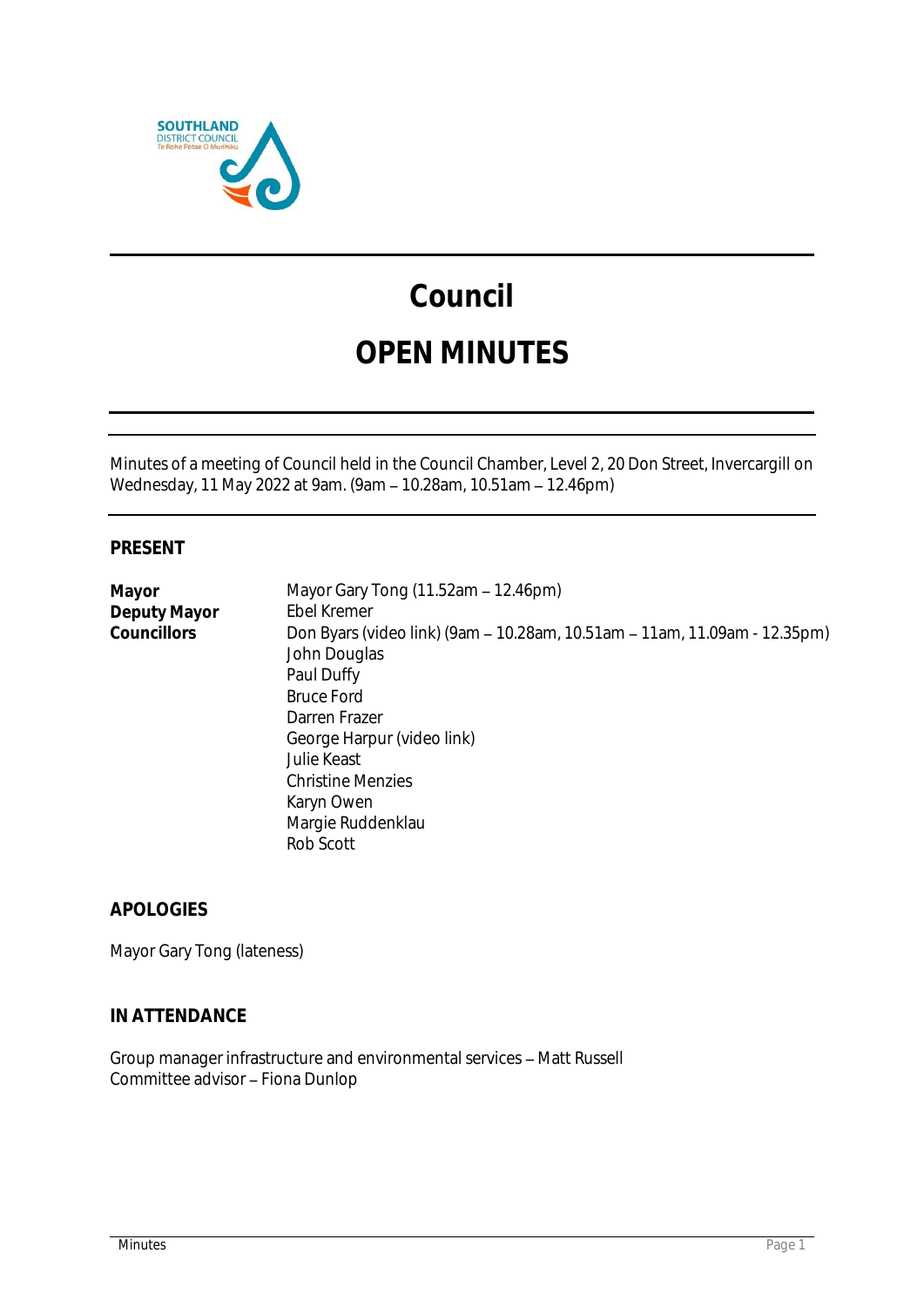

**1 Apologies** 

There was an apology for lateness from Mayor Tong.

Moved Cr Kremer, seconded Cr Owen **and resolved:**

**That Council accept the apology.**

**2 Leave of absence** 

Leaves of absence were requested as follows:

- Councillor Harpur  $-1$  to 31 July 2022
- Councillor Keast 4 August 2022 to 20 September 2022
- Councillor Menzies 14 to 22 June 2022
- Councillor Ruddenklau 19 May 2022 to 30 June 2022

#### **Resolution**

Moved Cr Kremer, seconded Cr Scott **and resolved:**

**That Council approves the requested leaves of absence.**

**3 Conflict of Interest**

Councillor Kremer declared a conflict of interest in relation to item 9.1 - Milford Community Trust - Statement of Intent 2022-2025 and advised that he would not take part in discussion or voting on the item.

**4 Public Forum**

There was no public forum.

**5 Extraordinary/Urgent Items**

There were no Extraordinary/Urgent items.

**6 Confirmation of Council Minutes**

**Resolution**

Moved Cr Frazer, seconded Cr Owen **and resolved:**

**That Council confirms the minutes of the meeting held on 27 April 2022 as a true and correct record of that meeting.**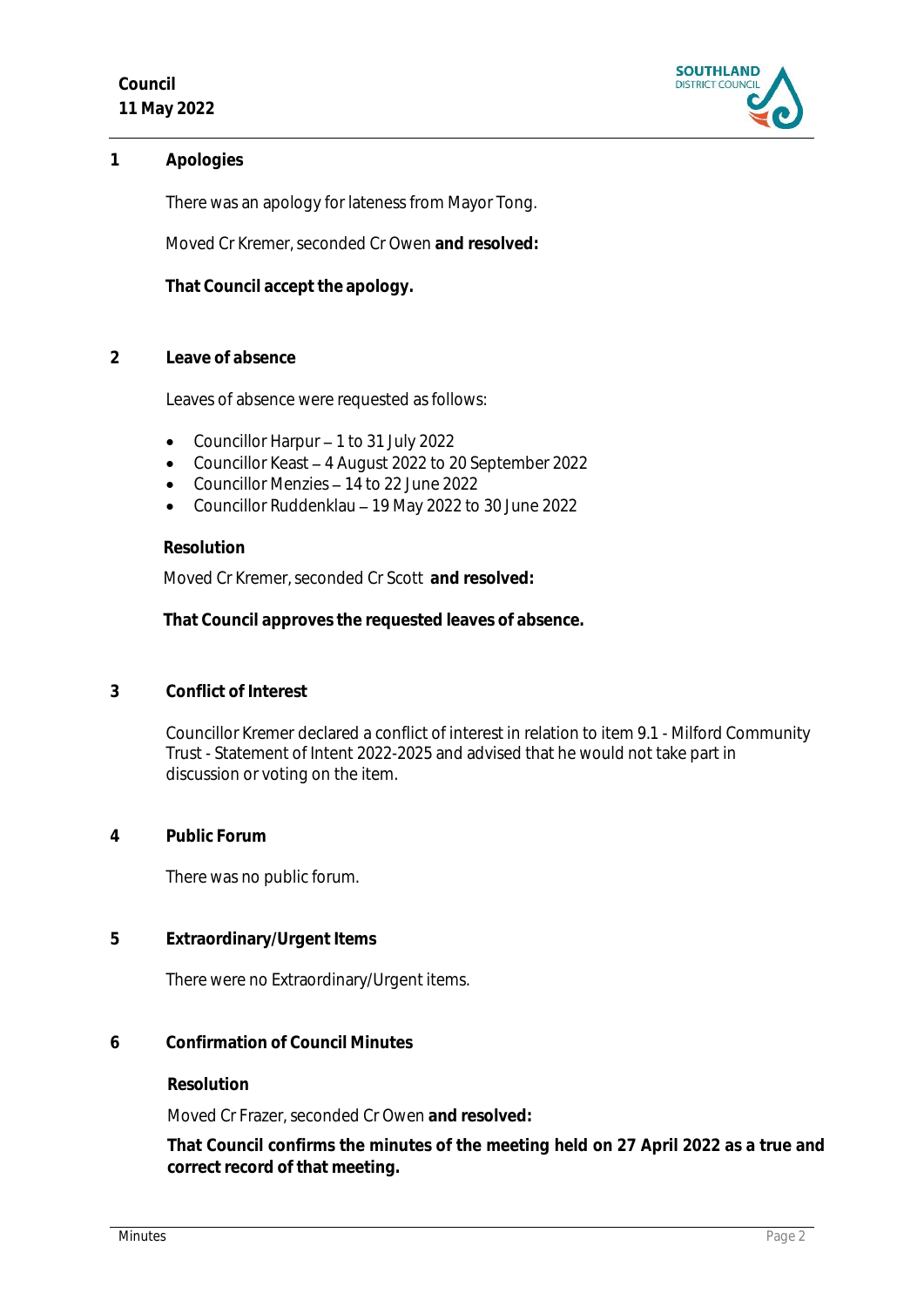

# **8.1 Amendment to Forecasted Financial Position for the year ending 30 June 2022**

**Record No: R/22/4/16108**

Chief financial officer – Anne Robson was in attendance for this item.

Miss Robson advised that the purpose of the report was to advise Council of an amendment to the expected year-end financial result from what was adopted by Council on 29 March 2022 and seek approval from Council to approve the resulting forecasted position.

**Resolution**

Moved Cr Kremer, seconded Cr Douglas **and resolved:**

**That the Council:**

- **a)** Receives the report titled "Amendment to Forecasted Financial Position for the **vear ending 30 June 2022" dated 5 May 2022.**
- **b) Determines that this matter or decision be recognised as not significant in terms of Section 76 of the Local Government Act 2002.**
- **c) Determines that it has complied with the decision-making provisions of the Local Government Act 2002 to the extent necessary in relation to this decision; and in accordance with Section 79 of the Act determines that it does not require further information, further assessment of options or further analysis of costs and benefits or advantages and disadvantages prior to making a decision on this matter.**
- **d) Approves unbudgeted expenditure for interest costs incurred from LGNZ borrowing of \$210,000.**
- **e) Approves the use of the District Operations Reserve to fund any shortfall in funding/borrowing activities in line with Councils policies as a result of the delay in the commencement of Councils Investing approach, currently forecast at \$286,087.**
- f) Notes the forecasted amendments to Council's year-end financial performance and position as detailed in attachments A and B (of **the officer's report).**

**Reports - Policy and Strategy**

**7.1 Draft Stewart Island/Rakiura Visitor Levy policy and bylaw - deliberations**

**Record No: R/22/3/10448**

Policy analyst - Jane Edwards, Strategy and policy manager - Michelle Fowler-Stevenson and Chief financial officer – Anne Robson were in attendance for this item.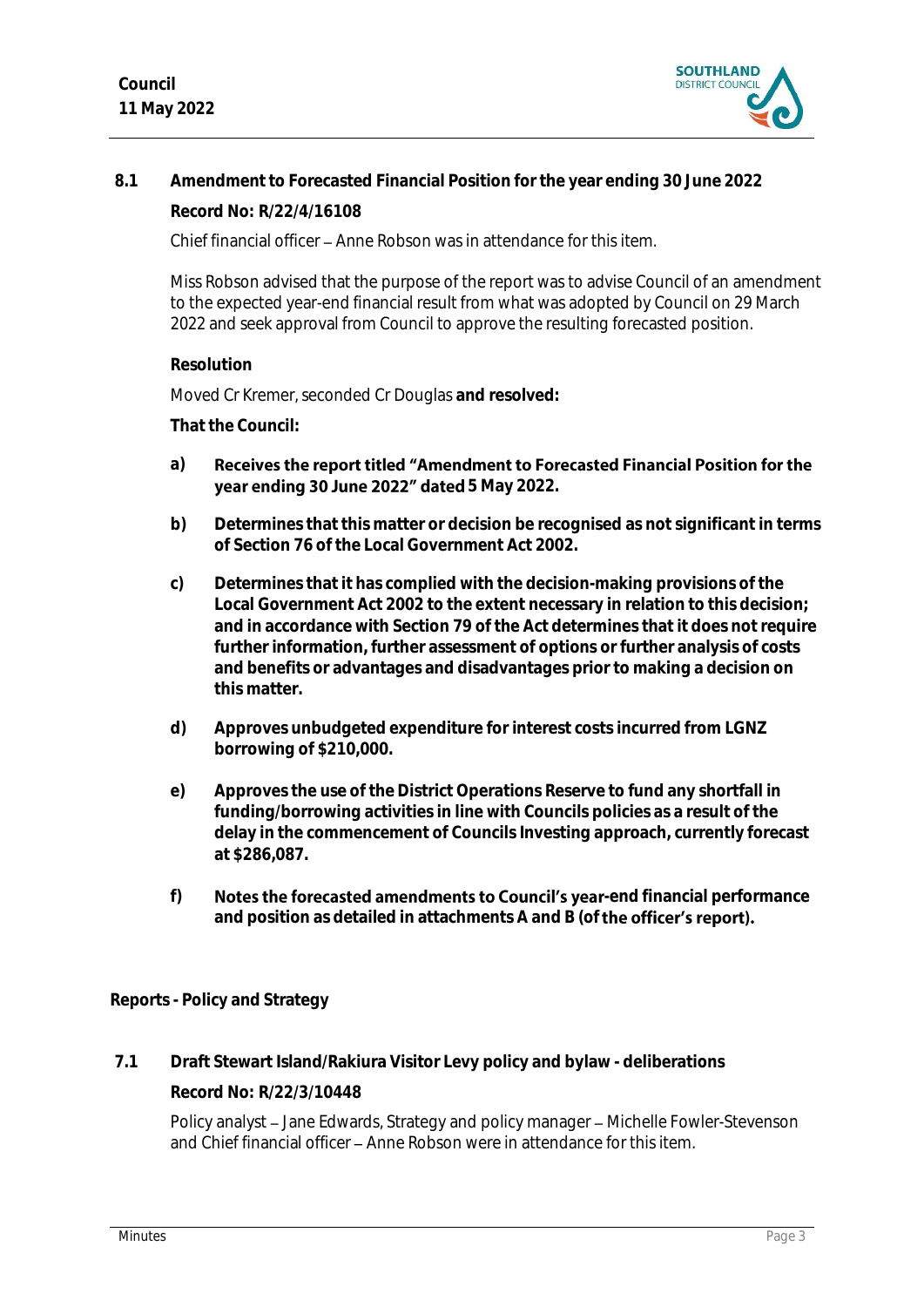

Mrs Edwards advised that the purpose of the report was to provide information and to present options to Council, to make a decision on the draft Stewart Island Visitor Levy Policy and the draft Stewart Island/Rakiura Visitor Levy Bylaw 2022 following the consideration of oral submissions and the written submissions.

Councillors discussed raising the levy in a stagged approach. Officers advised that they would need to seek advice.

See further down the minutes for the final resolution.

(The meeting adjourned for morning tea at 10.28am and reconvened on 10.51am.)

(Councillors Byars (via video link), Douglas, Duffy, Ford, Frazer, Harpur (via video link), Keast, Kremer, Menzies, Owen, Ruddenklau and Scott were present when the meeting reconvened.)

# **7.2 Draft TAB and Gambling Venue Policies**

# **Record No: R/22/4/16002**

Corporate performance lead Jason Domigan and Acting manager environmental health/Team leader monitoring and enforcement – Erin Keeble was in attendance for this item.

Mr Domigan advised that the purpose of the report was for Council to endorse the draft TAB and Gambling Venue policies, and an associated statement of proposal, for public consultation.

# **Resolution**

Moved Cr Keast, seconded Cr Duffy **and resolved:**

**That Council:**

- a) Receives the report titled "Draft TAB and Gambling Venue Policies" dated 5 **May 2022.**
- **b) Determines that this matter or decision be recognised as not significant in terms of Section 76 of the Local Government Act 2002.**
- **c) Determines that it has complied with the decision-making provisions of the Local Government Act 2002 to the extent necessary in relation to this decision; and in accordance with Section 79 of the Act determines that it does not require further information, further assessment of options or further analysis of costs and benefits or advantages and disadvantages prior to making a decision on this matter.**
- **d) Endorses the draft TAB Venue Policy, the draft Gambling Venue Policy and the associated Statement of Proposal for public consultation in accordance with the Special Consultative Procedure, from 8am on 13 May 2022 to 5pm on 13 June 2022.**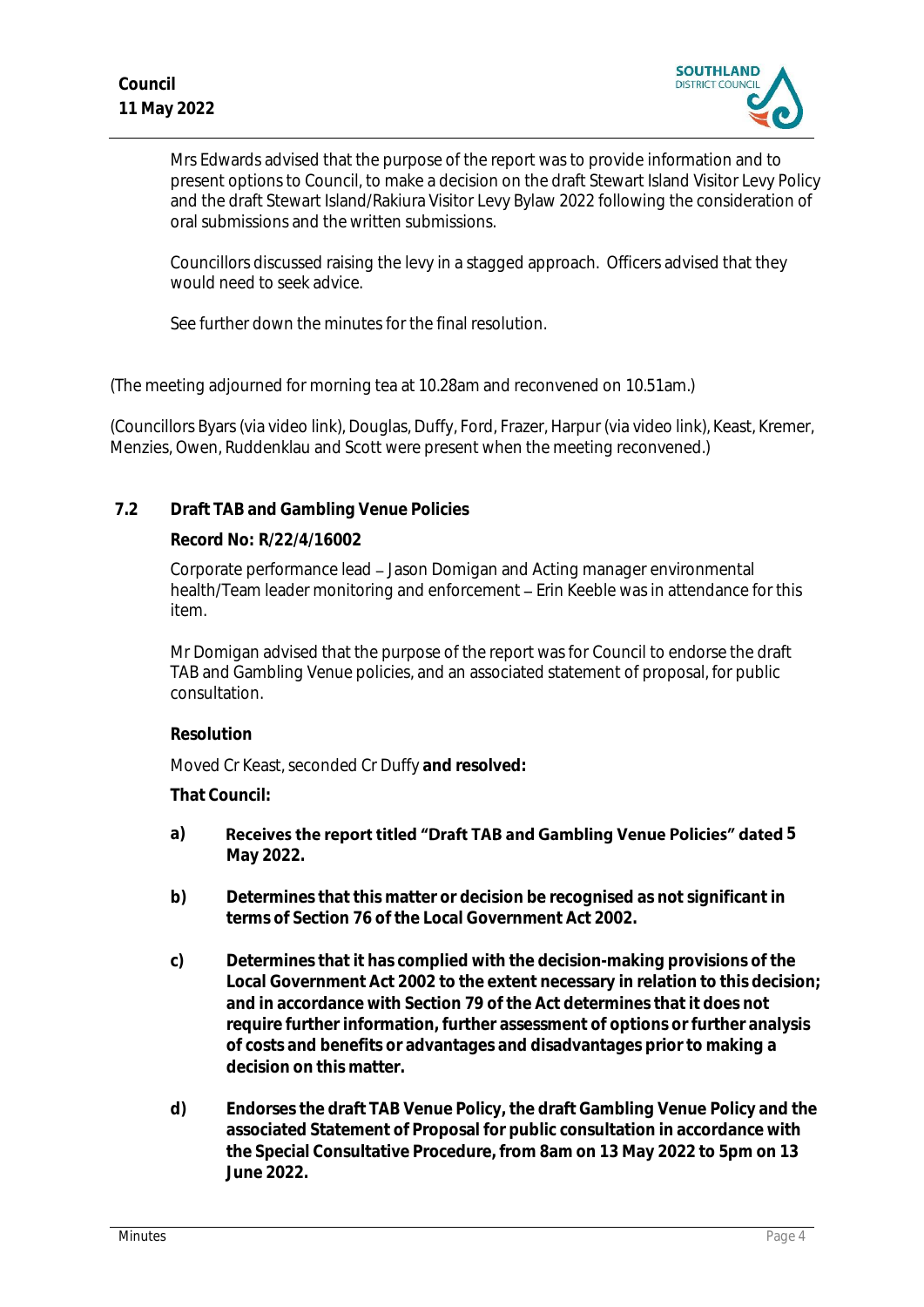

- **e) Considers the following actions constitute making the Statement of Proposal as widely available as is reasonably practicable in accordance with section 83 of the Local Government Act 2002** 
	- **having the Statement of Proposal accessible on**
	- **having copies of the Statement of Proposal available at all Council offices.**

**Reports - Operational Matters**

**8.2 Bridge weight restriction postings 2022/2023**

**Record No: R/22/4/14141**

Senior roading engineer - Rob Hayes and WSP Senior structural engineer - Ian Sutherland were in attendance for this item.

Mr Hayes advised that the purpose of the report was to comply with the Transport Act 1962 and Heavy Motor Vehicle Regulations 1974. The road controlling authority for any territorial area is required to confirm, at a minimum annually, any posting weight limit necessary for bridges on the roading network and to revoke any restrictions which no longer apply.

(During discussion, Councillor Byars left the meeting at 11am and returned at 11.09am.)

**Resolution**

Moved Cr Kremer, seconded Cr Douglas **and resolved:**

**That Council:**

- **a)** Receives the report titled "Bridge weight restriction postings 2022/2023" dated **5 May 2022.**
- **b) Determines that this matter or decision be recognised as not significant in terms of Section 76 of the Local Government Act 2002.**
- **c) Determines that it has complied with the decision-making provisions of the Local Government Act 2002 to the extent necessary in relation to this decision; and in accordance with Section 79 of the act determines that it does not require further information, further assessment of options or further analysis of costs and benefits or advantages and disadvantages prior to making a decision on this matter.**
- **d) Agrees to confirm that in accordance with the Transport Act 1962 and Heavy Motor Vehicle Regulations 1974, the maximum weight and speed limits for heavy motor vehicles on bridges as listed on the schedule below (also**  attachment A of the officer's report) be imposed.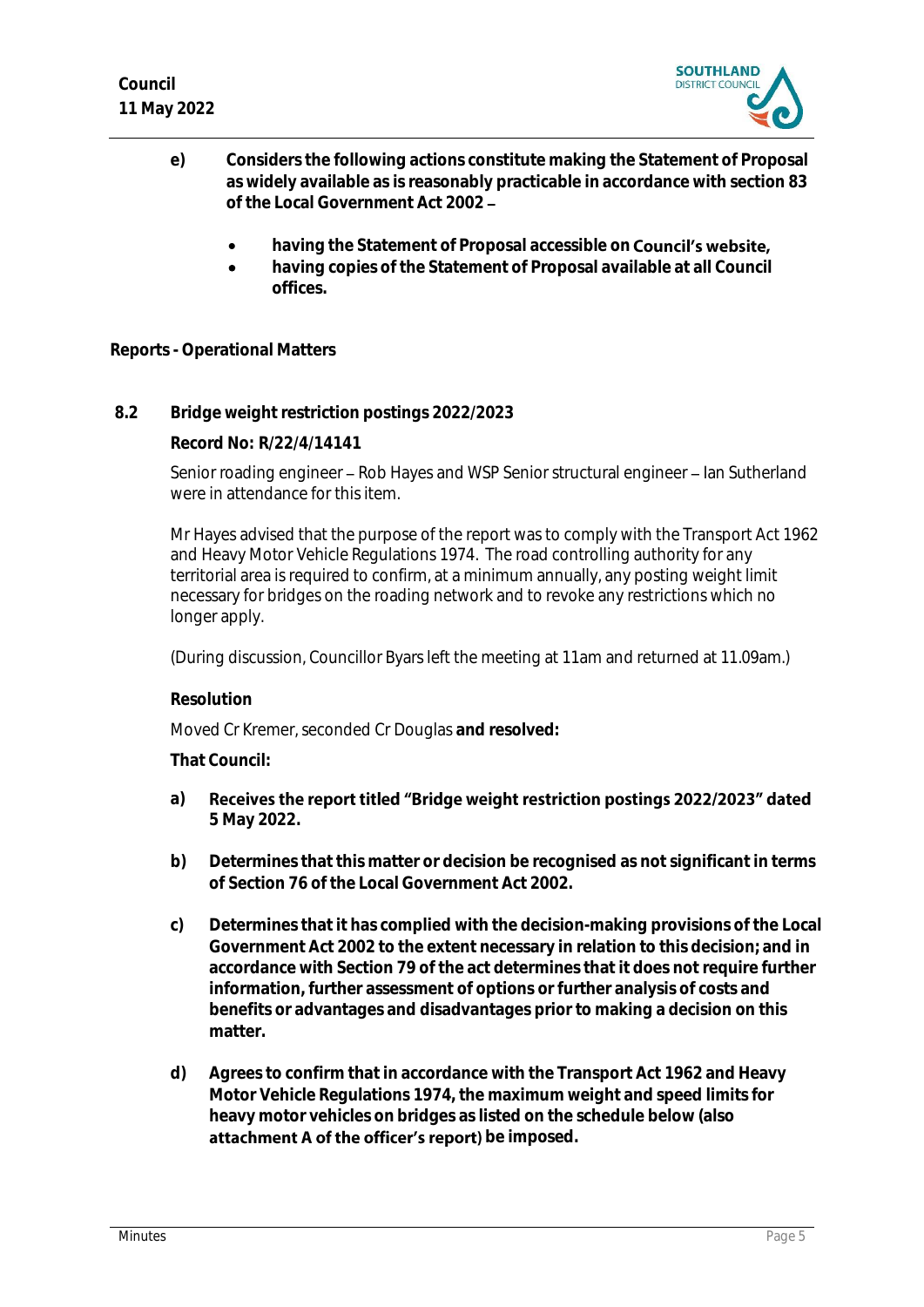

Table A-1 Southland District Council notification of weight and/or speed limits on bridges June 2022

| <b>NO</b>      | <b>STRUCTURE</b><br><b>NUMBER</b> | NAME OF<br><b>ROAD</b>              | WEIGTH<br><b>LIMITS MAX</b><br>WT ON ANY<br>AXLE(KG)<br><b>POSITION</b><br>ON BRIDGE | <b>AXLE</b><br>WEIGHT / %<br>CLASS <sub>1</sub> | <b>MAX</b><br>SPEED<br>LIMIT<br>(KM/HR) |
|----------------|-----------------------------------|-------------------------------------|--------------------------------------------------------------------------------------|-------------------------------------------------|-----------------------------------------|
| $\mathbf{1}$   | 2861.001                          | Anderson<br>Road 4                  | Central on<br>bridge                                                                 | 80%                                             | 10                                      |
| $\overline{2}$ | 2459.001                          | Argyle<br>Otahuti Road              | Central on<br>bridge                                                                 | Light<br>vehicles<br>only                       |                                         |
| 3              | 1253.001                          | <b>Badwit Road</b>                  | Central on<br>bridge                                                                 | 50%                                             | 10                                      |
| $\overline{4}$ | 2865.001                          | Benmore<br>Otapiri Road             | Central on<br>bridge                                                                 | 80%                                             | 10                                      |
| 5              | 2865.003                          | Benmore<br>Otapiri Road             | Central on<br>bridge                                                                 | 70%                                             | 10                                      |
| 6              | 2865.004                          | <b>Benmore</b><br>Otapiri Road      | Central on<br>bridge                                                                 | 80%                                             | 10                                      |
| 7              | 2895.002                          | Benmore<br>Road                     | Central on<br>bridge                                                                 | 80%                                             | 10                                      |
| 8              | 1186.001                          | <b>Birch Road</b>                   | Central on<br>bridge                                                                 | 80%                                             | 10                                      |
| 9              | 2494.001                          | <b>Breeze Road</b>                  | Central on<br>bridge                                                                 | 70%                                             | 10                                      |
| 10             | 1606.001                          | Bridge Inn<br>Road                  | Central on<br>bridge                                                                 | 100%                                            | 10                                      |
| 11             | 1056.001                          | Buckingham<br>Road                  | Central on<br>bridge                                                                 | 60%                                             | 30                                      |
| 12             | 3353.001                          | Carter Road                         | Central on<br>bridge                                                                 | 50%                                             | 10                                      |
| 13             | 2563.001                          | Channel Road<br>1                   | Central on<br>bridge                                                                 | Light<br>vehicles<br>only                       | 10                                      |
| 14             | 3654.001                          | Cumming<br>Road                     | Central on<br>bridge                                                                 | 100%                                            | 10                                      |
| 15             | 3047.001                          | Cunningham<br>Road                  | Central on<br>bridge                                                                 | 100%                                            | 10                                      |
| 16             | 1565.002                          | Davidson<br>Road 3                  | Central on<br>bridge                                                                 | 80%                                             | 10                                      |
| 17             | 2371.002                          | Dunearn Road                        | Central on<br>bridge                                                                 | 80%                                             | 10                                      |
| 18             | 3363.001                          | Duthie Road 2<br>(Boundary<br>Road) | Central on<br>bridge                                                                 | 80%                                             | 10                                      |
| 19             | 2115.003                          | Feldwick<br>Road                    | Central on<br>bridge                                                                 | 80%                                             | 10                                      |
| 20             | 1373.001                          | Frazer Road<br>(Boundary<br>Road)   | Central on<br>bridge                                                                 | 70%                                             | 10                                      |
| 21             | 1992.001                          | Fryer Road                          | Central on<br>bridge                                                                 | 80%                                             | 10                                      |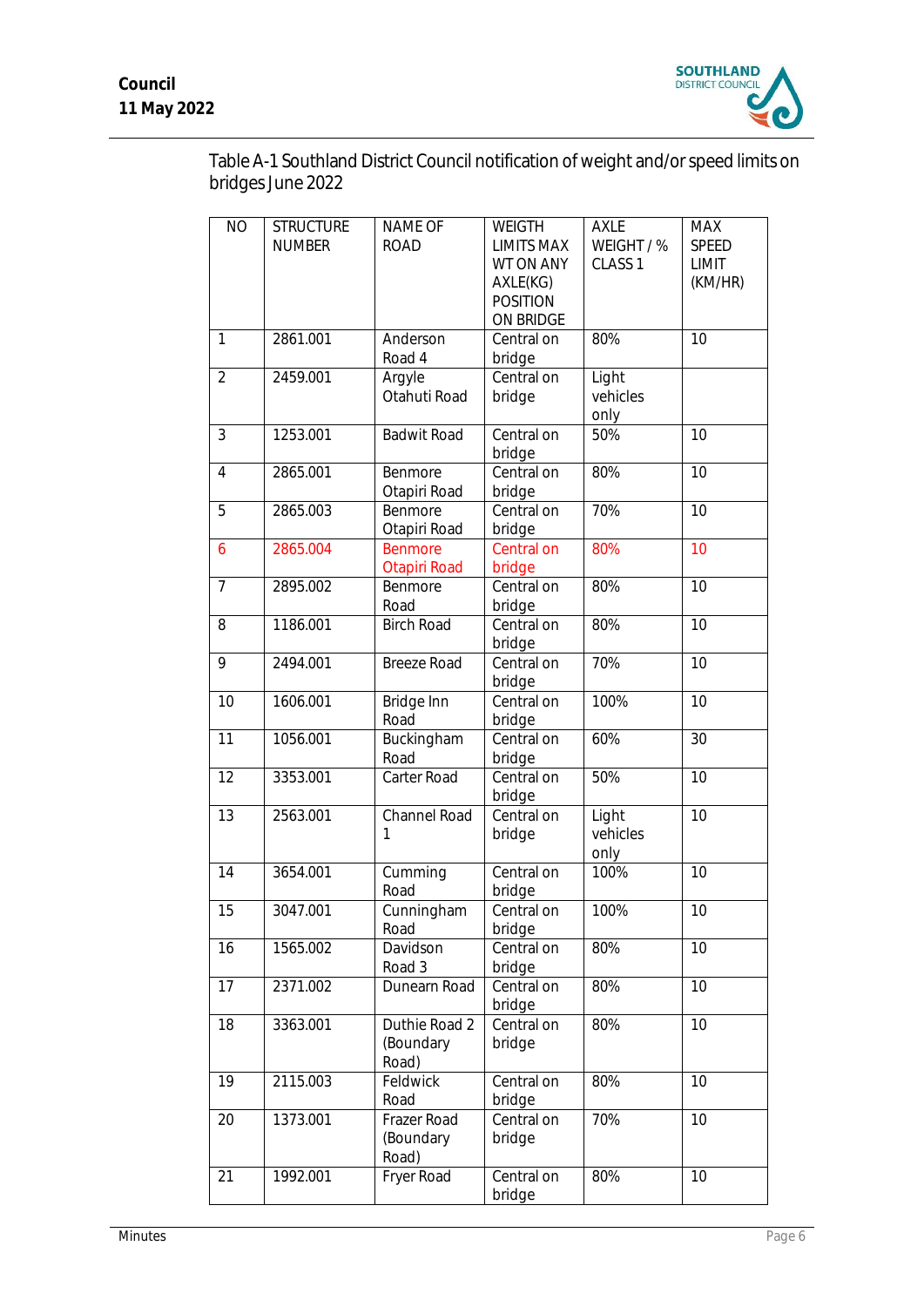

| 22 | 2373.002 | Harbour<br>Endowment<br>Road             | Central on<br>bridge | 90%                                                                                                   | 10 |
|----|----------|------------------------------------------|----------------------|-------------------------------------------------------------------------------------------------------|----|
| 23 | 2373.001 | Harbour<br>Endowment<br>Road             | Central on<br>bridge | 100%                                                                                                  | 10 |
| 24 | 3626.003 | Hillas Road                              | Central on<br>bridge | 100%                                                                                                  | 10 |
| 25 | 3902.002 | Horseshoe<br>Bay Road                    | Central on<br>bridge | 80%                                                                                                   | 10 |
| 26 | 3736.001 | Hume Road                                | Central on<br>bridge | 100%                                                                                                  | 10 |
| 27 | 1658.001 | Kirkbride<br><b>Street</b>               | Central on<br>bridge | 40%                                                                                                   | 10 |
| 28 | 1332.001 | Klondyke<br>Road                         | Central on<br>bridge | 90%                                                                                                   | 10 |
| 29 | 3407.002 | Lake<br>Monowai<br>Road                  |                      | <b>Axles 7,000</b><br>kg, Gross<br>28,500 kg<br>Heavy<br>vehicles<br>cross bridge<br>one at a<br>time | 10 |
| 30 | 3407.004 | Lake<br>Monowai<br>Road                  |                      | 80%                                                                                                   | 10 |
| 31 | 3004.002 | Lang Road 2                              | Central on<br>bridge | 50%                                                                                                   | 10 |
| 32 | 1376.001 | Lauderdale<br><b>Bush Road</b>           | Central on<br>bridge | 100%                                                                                                  | 10 |
| 33 | 3026.001 | Level Street                             |                      | Light<br>vehicles<br>only,<br>3500kg<br>Gross                                                         |    |
| 34 | 2623.001 | Mandeville<br>Road                       | Central on<br>bridge | 70%                                                                                                   | 10 |
| 35 | 1008.001 | Manse Road                               | Central on<br>bridge | 50%                                                                                                   | 10 |
| 36 | 1065.001 | Marinui Road                             | Central on<br>bridge | <b>70% Class 1</b><br><b>Axles</b><br>6,600kg                                                         | 10 |
| 37 | 1281.001 | Mataura<br><b>Island Titiroa</b><br>Road | Central on<br>bridge | Light<br>vehicles<br>only, Gross<br>3,500 kg                                                          | 10 |
| 38 | 1334.002 | Matheson<br>Road 2                       | Central on<br>bridge | 80%                                                                                                   | 10 |
| 39 | 2868.002 | Matthews<br>Road                         | Central on<br>bridge | 100%                                                                                                  | 10 |
| 40 | 2868.003 | Matthews<br>Road                         | Central on<br>bridge | 60%                                                                                                   | 10 |
| 41 | 3002.002 | McDonald<br>Road 4                       | Central on<br>bridge | 70%                                                                                                   | 10 |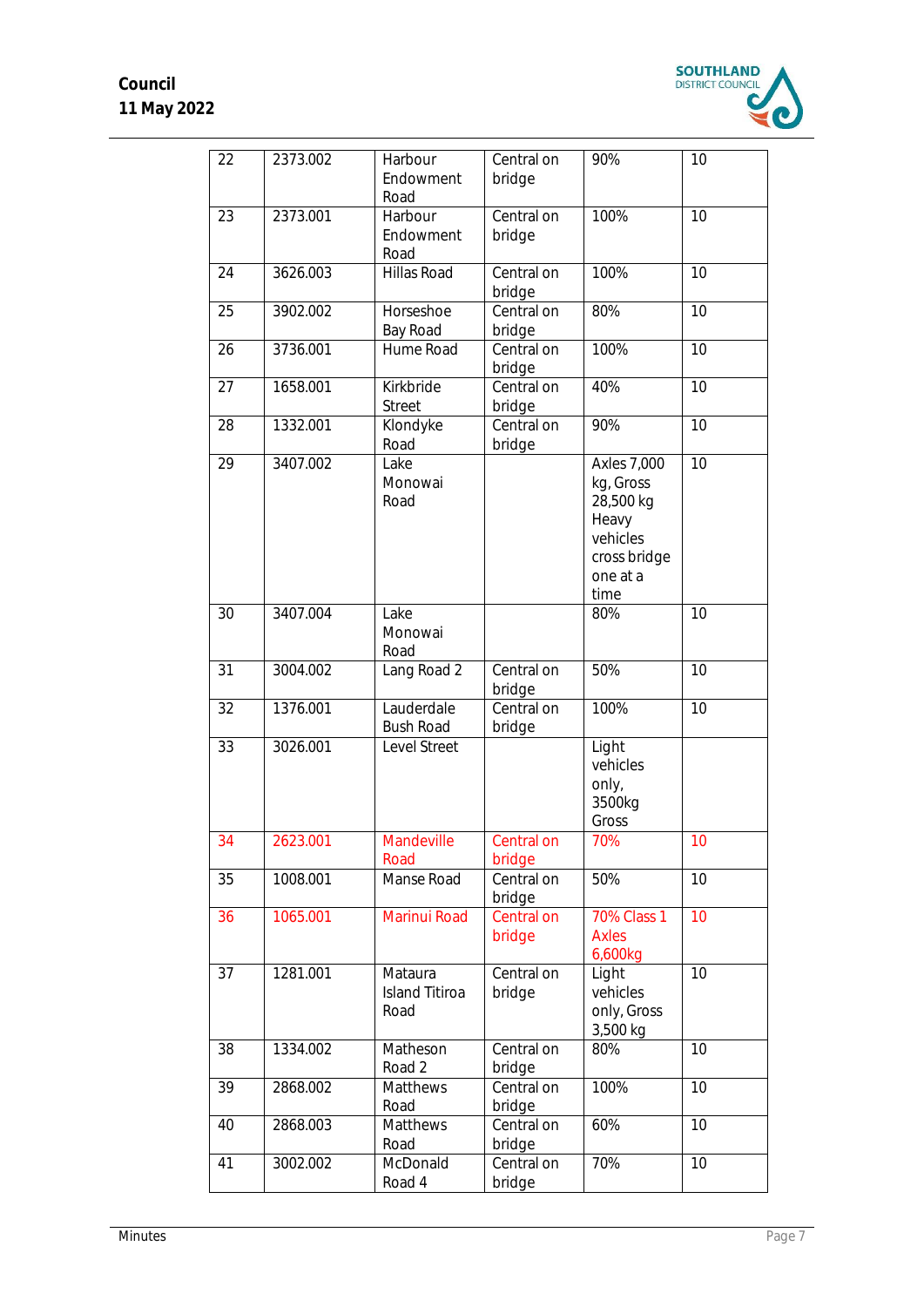

| 42 | 1584.001 | McKerchar<br>Road 1                     | Central on<br>bridge | 70%  | 10              |
|----|----------|-----------------------------------------|----------------------|------|-----------------|
| 43 | 2515.001 | McKinnon<br>Road 2                      | Central on<br>bridge | 70%  | 10              |
| 44 | 1086.001 | Morrison<br>Road West                   | Central on<br>bridge | 100% | 30              |
| 45 | 3158.002 | Murphy Road                             |                      | 50%  | 10              |
| 46 | 9576.001 | Off Webb<br>Road                        | Central on<br>bridge | 60%  | 10              |
| 47 | 1206.001 | Orr Road 1                              | Central on<br>bridge | 80%  | 10              |
| 48 | 2828.007 | Otapiri<br>Mandeville<br>Road           | Central on<br>bridge | 90%  | $\overline{10}$ |
| 49 | 2055.005 | Papatotara<br>Coast Road                | Central on<br>bridge | 80%  | 10              |
| 50 | 1002.001 | Progress<br>Valley Road                 | Central on<br>bridge | 100% | 10              |
| 51 | 2128.001 | Purvis Road                             | Central on<br>bridge | 100% | 10              |
| 52 | 2897.001 | Riverside<br>School Road                | Central on<br>bridge | 70%  | 10              |
| 53 | 2897.002 | Riverside<br>School Road                | Central on<br>bridge | 50%  | 10              |
| 54 | 1054.001 | Scrubby Hill<br>Road                    | Central on<br>bridge | 100% | 10              |
| 55 | 2555.001 | Sharks Tooth<br>Road                    | Central on<br>bridge | 70%  | 10              |
| 56 | 3652.005 | Sutherland<br>Road                      | Central on<br>bridge | 70%  | 10              |
| 57 | 3144.001 | <b>Tomogalak Rd</b>                     | Central on<br>bridge | 100% | 10              |
| 58 | 2856.002 | <b>Turnbull Road</b>                    | Central on<br>bridge | 100% | 10              |
| 59 | 1168.001 | Waghorn<br>Road                         | Central on<br>bridge | 50%  | 10              |
| 60 | 3617.001 | <b>West Dome</b><br><b>Station Road</b> | Central on<br>bridge | 70%  | 10              |
| 61 | 3147.001 | Wilson Road 7                           | Central on<br>bridge | 80%  | 10              |
| 62 | 2858.001 | Winton<br>Channel Road                  | Central on<br>bridge | 90%  | 10              |
| 63 | 1355.001 | Woods Road 1                            | Central on<br>bridge | 90%  | 10              |

Table A-2 Southland District Council bridges replaced before June 2022 - posted weight restrictions to be revoked

| N() | STRUCTURE NUMBER | NAME OF ROAD         |
|-----|------------------|----------------------|
|     | 2861.001         | Caird Road           |
|     | 2459.001         | Dipton Flat Road     |
| ി   | 1253.001         | Dipton Mossburn Road |
|     | 2865.001         | McBride Road         |
|     | 2865.003         | McLeod Road 2        |
|     |                  |                      |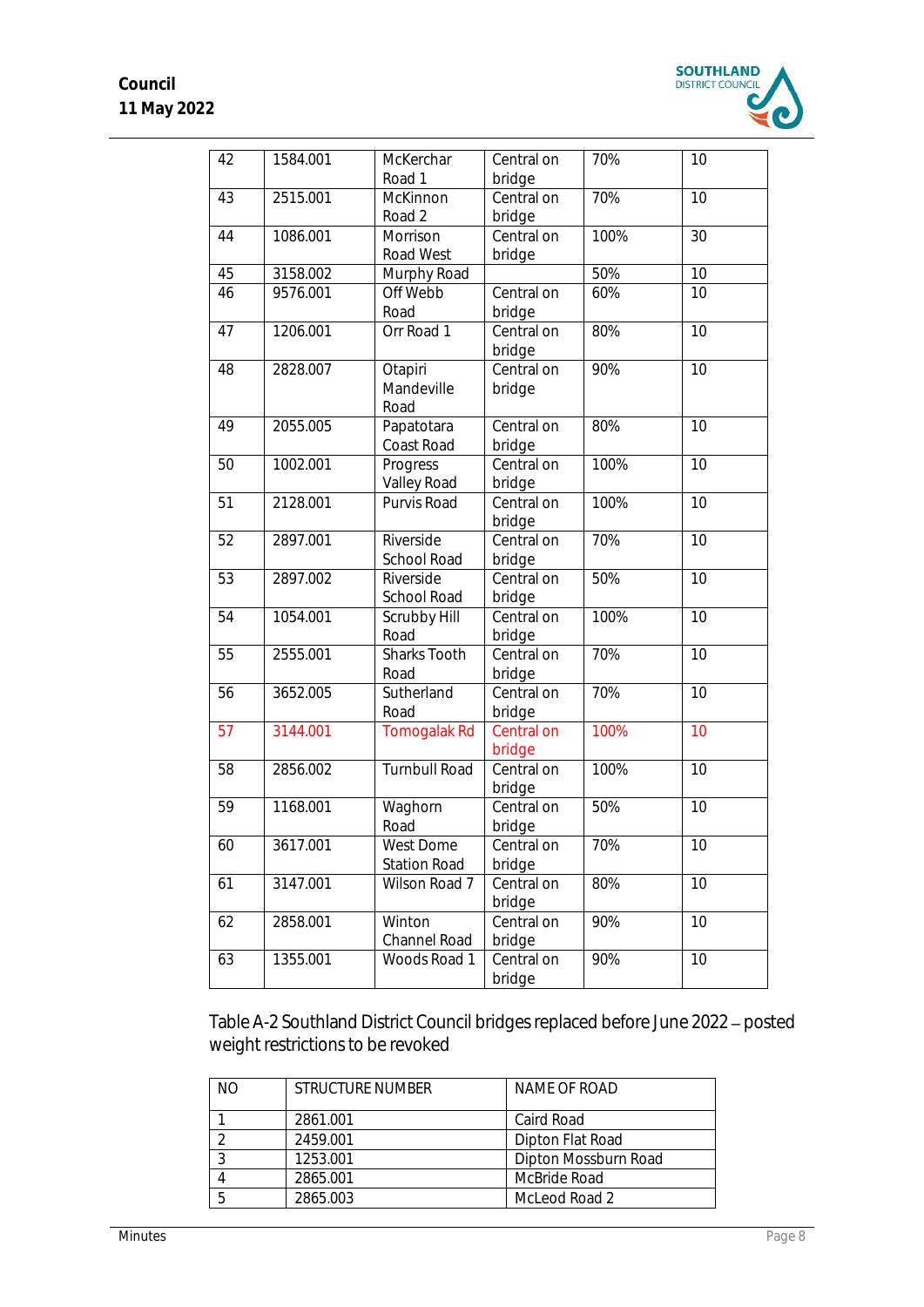

- **e) Agrees to continue to rely on the central on bridge restriction to limit posting restrictions and continues to mitigate this risk through ongoing promotion of posting compliance.**
- **f) Agrees to notify the weight limits to the New Zealand Police, New Zealand Transport Agency, Road Transport Forum New Zealand (Inc.) and by public notice in daily newspapers, social media and our website.**
- **8.3 Financial Report for the period ended 31 March 2022**

**Record No: R/22/4/16043**

Accountant – Brie Lepper was in attendance for this item.

Miss Lepper advised that the purpose of this report was to provide the Council with an overview of the financial results for the nine months to 31 March 2022 by the seven activity groups of Council, as well as the financial position, and the statement of cash flows as at 31 March 2022.

During discussion on the report, Council requested a report on the impact of current staff vacancies on the organisation.

# **Resolution**

Moved Cr Kremer, seconded Cr Owen **recommendation a and a new b (as indicated) and resolved:**

**That the Council:**

#### **a)** receives the report titled "Financial Report for the period ended 31 March **2022" dated** 5 May 2022.

**New b) requests the Chief executive to report to the next Council meeting (22 June 2022) on current staff vacancies.**

# 7.1 **Draft Stewart Island/Rakiura Visitor Levy policy and bylaw - deliberations (CONTINUTED)**

**Record No: R/22/3/10448**

Following further discussion, option 1 – "that Council make decisions now on all the issues identified in the submissions, and proceed with a new Stewart Island/Rakiura Visitor Levy Policy and Bylaw" was the option that Council wished to proceed with but with increasing the levy to \$10 not \$15 as recommended in the staff report.

**Moved Councillor Kremer, seconded Councillor Scott, the following recommendations from the officers report.**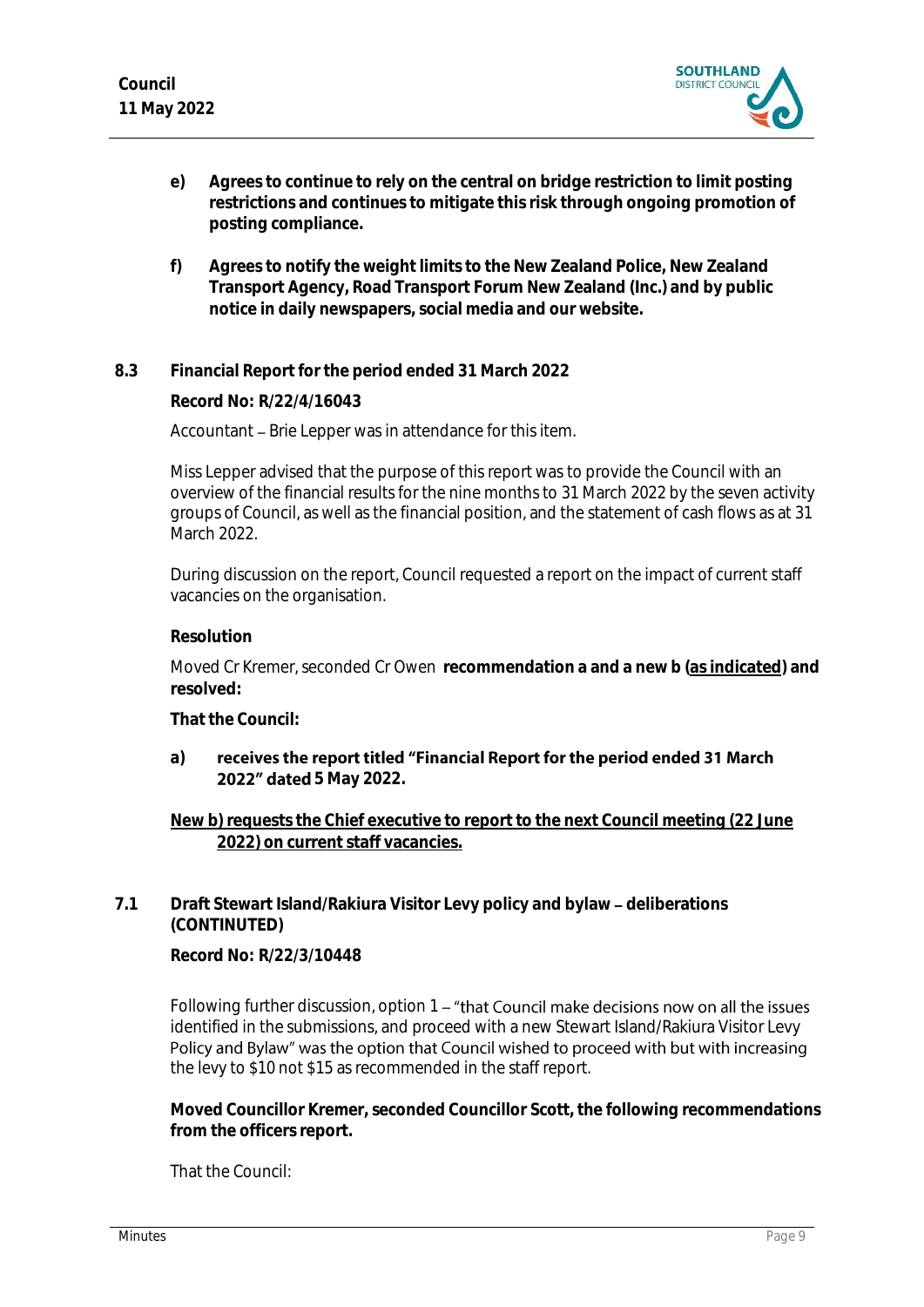

- a) receives the report titled "Draft Stewart Island/Rakiura Visitor Levy policy and bylaw deliberations" dated 5 May 2022.
- b) determines that this matter or decision be recognised as significant in accordance with Council's significance and engagement policy under section 76AA of the Local Government Act 2002.
- c) determines that it has complied with the decision-making provisions of the Local Government Act 2002 to the extent necessary in relation to this decision; and in accordance with Section 79 of the act determines that it does not require further information, further assessment of options or further analysis of costs and benefits or advantages and disadvantages prior to making a decision on this matter.
- d) considers the feedback received on the draft Stewart Island/Rakiura visitor Levy Policy and Bylaw
- e) notes that it needs to have a clear rationale of the funds required over the course of the Long Term Plan to better provide services, facilities and amenities for visitors while they are on Stewart Island/Rakiura.
- f) considers the options on how it could proceed and endorses one of the following options:
	- Option 1 That Council make decisions now on all the issues identified in the submissions, and proceed with a new Stewart Island/Rakiura Visitor Levy Policy and Bylaw
	- ii. Option 2 That Council decides not to make decisions on the issues identified for the draft Stewart Island/Rakiura Visitor Levy Policy and Bylaw and to continue with the current policy and bylaw
- g) agrees that should Council endorse Option 1 (Recommendation f(i)), and wishes to make decisions now on the issues identified for the draft Stewart Island/Rakiura Visitor Levy Policy and Bylaw, that it endorses the following options (these options are fully discussed in a separate Issues and Options report):
	- i. increasing the amount of the levy to  $$15$  \$10
	- ii. allowing multi-year funding of up to 30 years for Council and community owned infrastructure, in exceptional circumstances
	- iii. removing the requirement to consult via the Annual Plan/LTP process, in the event a change in the levy amount is considered, noting that consultation procedures under the Local Government Act will always be applied
	- iv. continuing to undertake the communication measures agreed at the 22 February 2022 meeting to publicise the Stewart Island/Rakiura visitor levy
	- v. retaining the levy eligibility requirements outlined in the draft policy
	- vi. not seeking a change to the Empowering Act as to who pays the visitor levy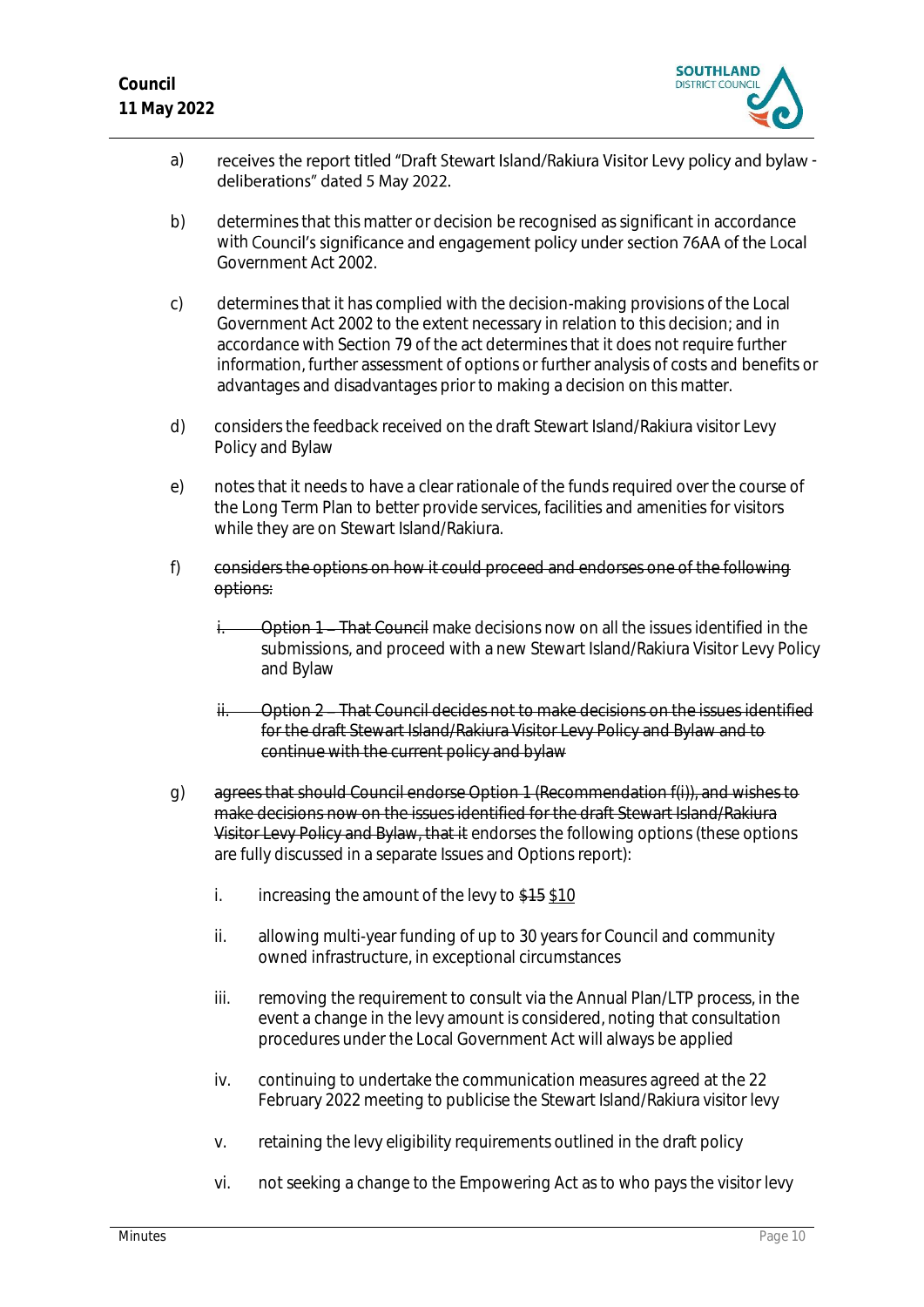

- vii. no change to the current Stewart Island/Rakiura Visitor Levy Allocation Subcommittee
- viii. other minor changes to the draft bylaw and policy as outlined:
	- clarifying that the Stewart Island/Rakiura Visitor Levy Allocation Subcommittee may only allocate funding once a year, at its annual allocation meeting
	- adding examples to the descriptions of the three allocation categories (Council/community infrastructure, operational costs, community costs)
	- adding that for applications made by Council (including community boards), the inclusion of a project in Council's long term plan indicates that it has gone through a community engagement process, and Council has endorsed the project as supporting the community's long term objectives
	- updates to improve legal accuracy and clarity of the policy, including titles and delegations.

Agrees that should Council endorse Option 2 (Recommendation f(ii)), agrees that no changes will be made to the Stewart Island/Rakiura Visitor Levy Policy and Bylaw at this time.

**Note that because option 1 was chosen, recommendation h was not required.**

**Moved Councillor Menzies, seconded Councillor Ford the following amendment to recommendation g(i):**

g(i) increase the amount of the visitor levy to \$10 on 1 October 2023, and then increase the amount of the levy to \$15 on 1 October 2025.

**The amendment was put and declared CARRIED.**

**The recommendations moved by Councillor Kremer and seconded by Councillor Scott with the amendment to g(i) were put and declared CARRIED.**

**Final resolution**

- receives the report titled "Draft Stewart Island/Rakiura Visitor Levy policy and **a)** bylaw - deliberations " dated 5 May 2022.
- **b) determines that this matter or decision be recognised as significant in**  accordance with Council's significance and engagement policy under section **76AA of the Local Government Act 2002.**
- **c) determines that it has complied with the decision-making provisions of the Local Government Act 2002 to the extent necessary in relation to this decision;**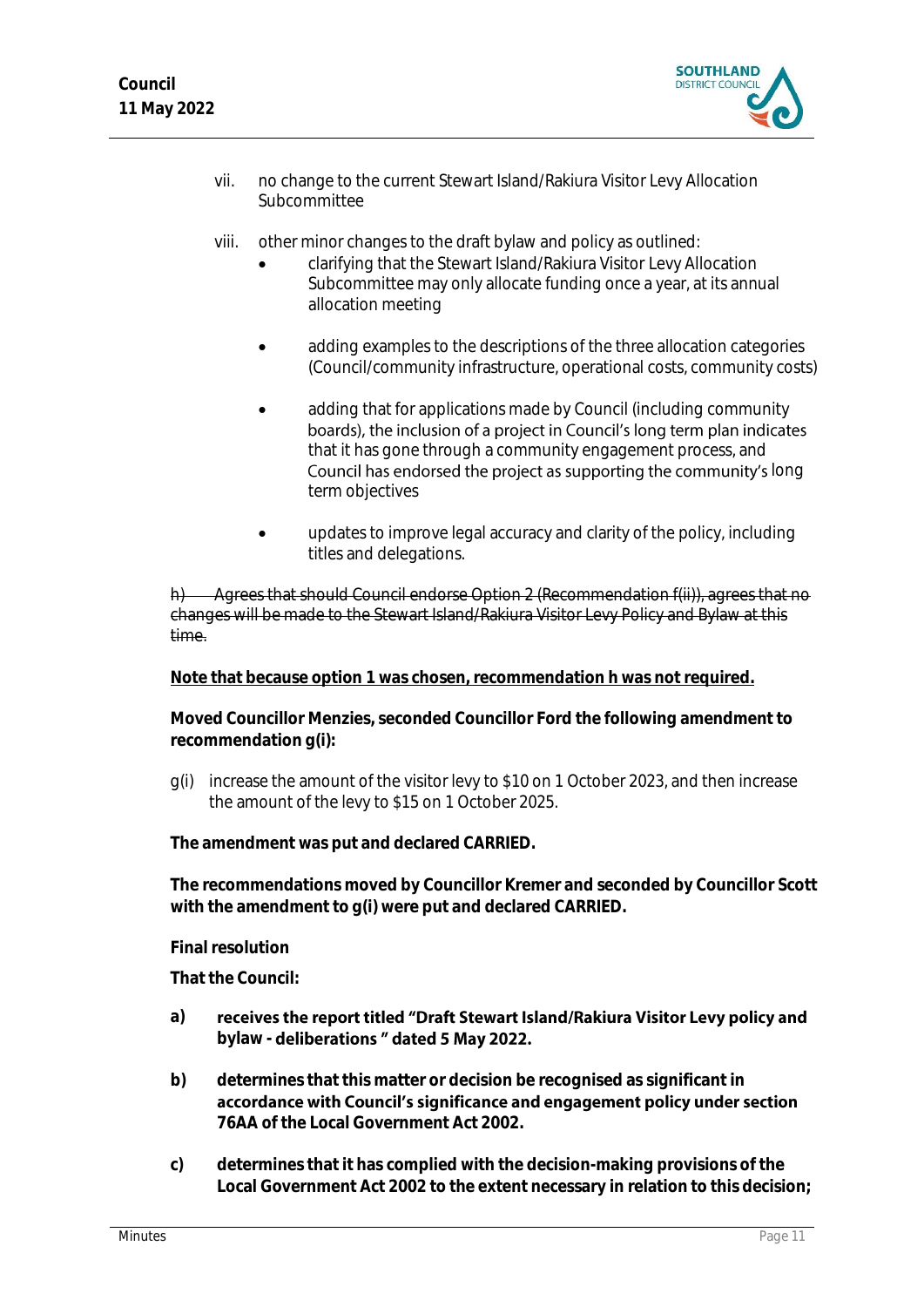

**and in accordance with Section 79 of the act determines that it does not require further information, further assessment of options or further analysis of costs and benefits or advantages and disadvantages prior to making a decision on this matter.**

- **d) considers the feedback received on the draft Stewart Island/Rakiura visitor Levy Policy and Bylaw.**
- **e) notes that it needs to have a clear rationale of the funds required over the course of the Long Term Plan to better provide services, facilities and amenities for visitors while they are on Stewart Island/Rakiura.**
- **f) make decisions now on all the issues identified in the submissions, and proceed with a new Stewart Island/Rakiura Visitor Levy Policy and Bylaw.**
- **g) endorses the following options:**
	- **i. increase the amount of the visitor levy to \$10 on 1 October 2023, and then increase the amount of the levy to \$15 on 1 October 2025.**
	- **ii. allowing multi-year funding of up to 30 years for Council and community owned infrastructure, in exceptional circumstances.**
	- **iii. removing the requirement to consult via the Annual Plan/LTP process, in the event a change in the levy amount is considered, noting that consultation procedures under the Local Government Act will always be applied.**
	- **iv. continuing to undertake the communication measures agreed at the 22 February 2022 meeting to publicise the Stewart Island/Rakiura visitor levy.**
	- **v. retaining the levy eligibility requirements outlined in the draft policy.**
	- **vi. not seeking a change to the Empowering Act as to who pays the visitor levy.**
	- **vii. no change to the current Stewart Island/Rakiura Visitor Levy Allocation Subcommittee.**
	- **viii. other minor changes to the draft bylaw and policy as outlined:**
		- **clarifying that the Stewart Island/Rakiura Visitor Levy Allocation Subcommittee may only allocate funding once a year, at its annual allocation meeting.**
		- **adding examples to the descriptions of the three allocation categories (Council/community infrastructure, operational costs, community costs).**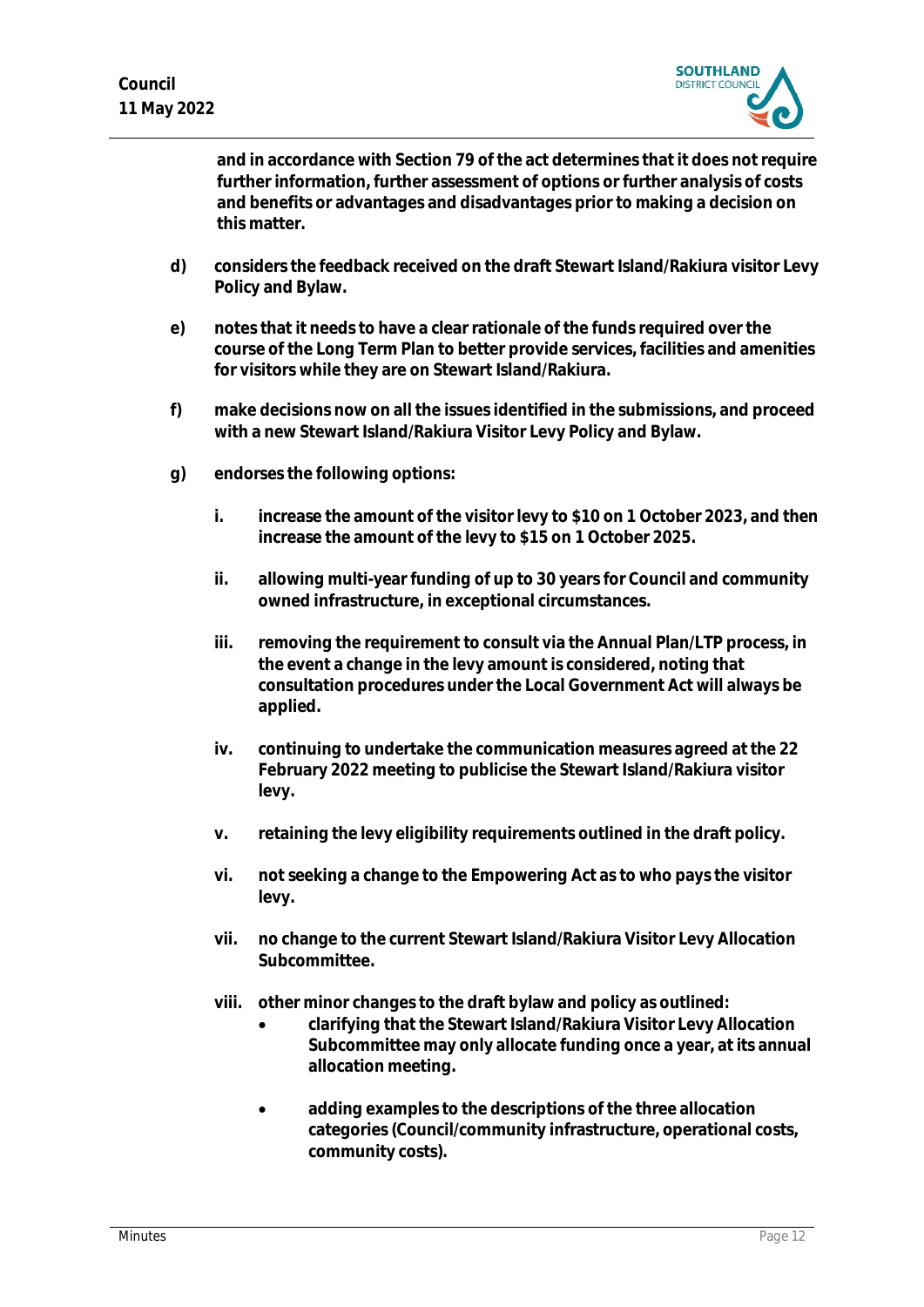

- **adding that for applications made by Council (including community**  boards), the inclusion of a project in Council's long term plan **indicates that it has gone through a community engagement process, and Council has endorsed the project as supporting the**  community's long term objectives.
- **updates to improve legal accuracy and clarity of the policy, including titles and delegations.**

(Mayor Tong joined the meeting at 11.52am.)

**8.4 Dog registration fees for 2022/2023**

**Record No: R/22/4/16299**

Acting manager environmental health/Team leader monitoring and enforcement - Erin Keeble and Chief financial officer Anne Robson were in attendance for this item.

Council at the meeting on 27 April 2022 laid the report on the table to enable officer's to answer questions over the reasons for the substantial increase in reserves.

Officers were asked by Council to provide further information as to why the reserve was so high and if this could mean a reduction in the fees proposed.

Council noted that the reserve balances presented were based on the 2021/2031 Long Term Plan budgets amended for only the changes to the 2022/2023 financial year annual plan.

# **Resolution**

Moved Cr Owen, seconded Cr Menzies **and resolved:**

- a) **Receives the report titled "Dog registration fees for 2022/2023" dated 5 May 2022.**
- **b)** Receives the report titled "Dog Registration Fees for 2022/2023" dated 27 April **2022 (previously on the agenda for the 27 April 2022 meeting).**
- **c) Determines that this matter or decision be recognised as not significant in terms of Section 76 of the Local Government Act 2002.**
- **d) Determines that it has complied with the decision-making provisions of the Local Government Act 2002 to the extent necessary in relation to this decision; and in accordance with Section 79 of the Act determines that it does not require further information, further assessment of options or further analysis of costs and benefits or advantages and disadvantages prior to making a decision on this matter.**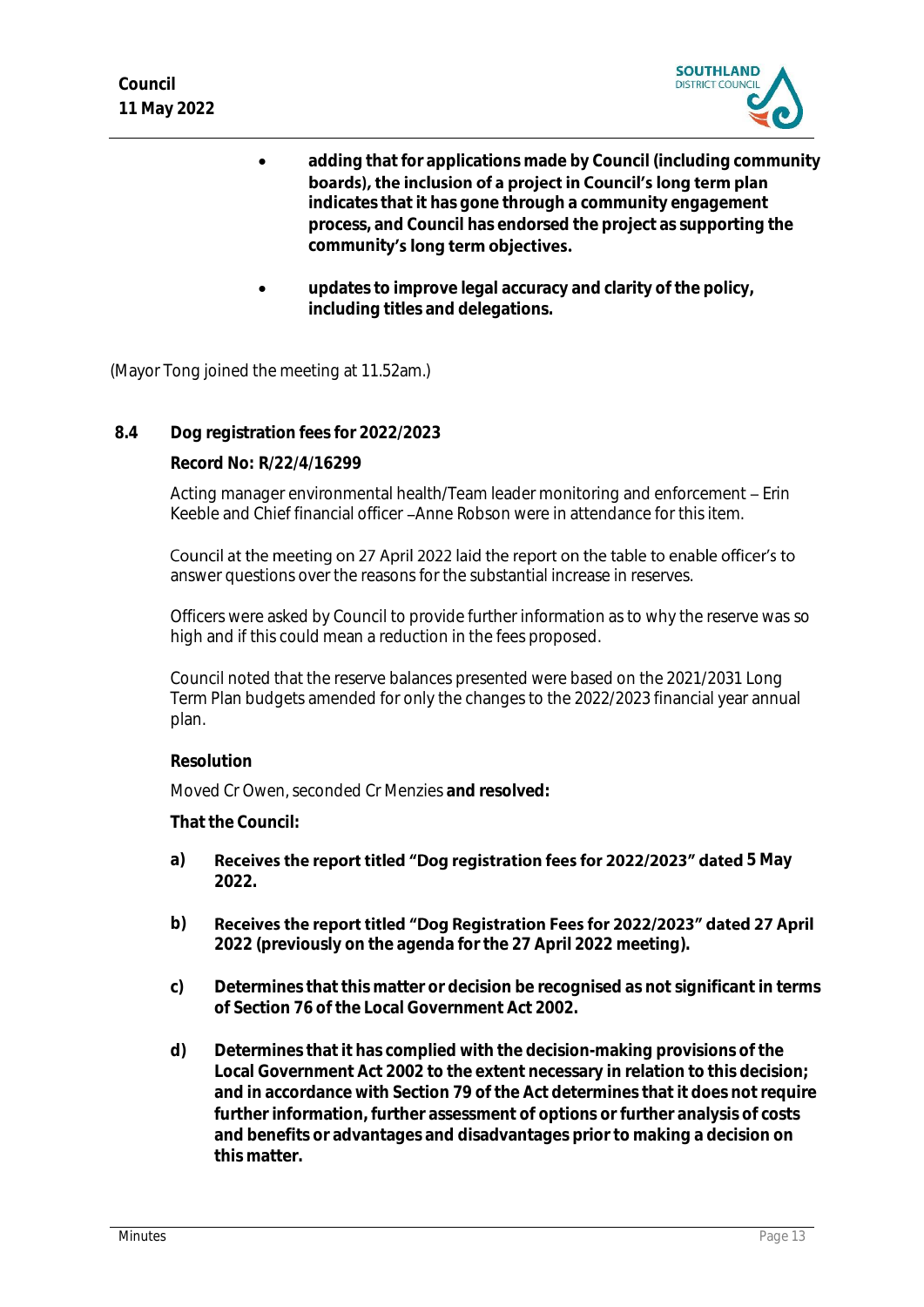

**e) Agrees to set the dog control fees (effective 1 July 2022 and inclusive of GST) for the 2022/2023 registration year as follows:**

|     | REGISTRATION - DOG (NON-WORKING)                                                                                                                                                                    | \$110.00                                           |
|-----|-----------------------------------------------------------------------------------------------------------------------------------------------------------------------------------------------------|----------------------------------------------------|
|     | <b>DISCOUNTS</b>                                                                                                                                                                                    |                                                    |
| (a) | the dog is spayed or neutered                                                                                                                                                                       | $-$10.00$                                          |
| (b) | the dog is in a fenced or controlled property                                                                                                                                                       | $-$20.00$                                          |
| (c) | responsible owner (according to Council's criteria)<br>and microchipped dog                                                                                                                         | $-$30.00$                                          |
|     | REGISTRATION FEE (NON-WORKING) INCLUSIVE OF<br>(A), (B) AND (C) DISCOUNTS                                                                                                                           | \$50.00                                            |
|     | <b>REGISTRATION - WORKING DOG</b>                                                                                                                                                                   | \$40.00                                            |
|     | LATE REGISTRATION - ALL DOGS                                                                                                                                                                        | $+50%$                                             |
|     | A dog impounded by SDC released to SDC authorised<br>rehoming provider for either fostering or rehoming<br>(initial registration only)                                                              | Free                                               |
|     | A dog received by SDC authorised rehoming provider for<br>the purpose of rehoming, that is either from Southland<br>District, or to be rehomed in Southland District (initial<br>registration only) | Free                                               |
|     | DOG CONTROL FEES                                                                                                                                                                                    |                                                    |
| (a) | dog hearing lodgement fee                                                                                                                                                                           | \$100.00                                           |
| (b) | multiple dog licence application fee                                                                                                                                                                | \$50.00                                            |
| (c) | sale of collars                                                                                                                                                                                     | \$10.00                                            |
| (d) | sale of leads                                                                                                                                                                                       | \$12.00                                            |
| (e) | withdrawal of infringement fee, per infringement                                                                                                                                                    | \$30.00                                            |
|     | <b>MICROCHIPPING</b>                                                                                                                                                                                |                                                    |
| (a) | microchipping of a dog registered by SDC                                                                                                                                                            | Free                                               |
| (b) | commercial breeders that require more than four<br>pups to be microchipped per registration year                                                                                                    | \$30.00 per dog for the<br>fifth and subsequent do |
|     | DOG IMPOUNDING FEES                                                                                                                                                                                 |                                                    |
| (a) | impounding of dogs                                                                                                                                                                                  | \$150.00                                           |
| (b) | sustenance of impounded dog per day or part<br>thereof                                                                                                                                              | \$25.00                                            |
| (c) | euthanasia                                                                                                                                                                                          | Actual cost                                        |

**f) Agrees to publicly notify the fees during the weeks starting 30 May 2022 and 27 June 2022.**

**Reports - Governance**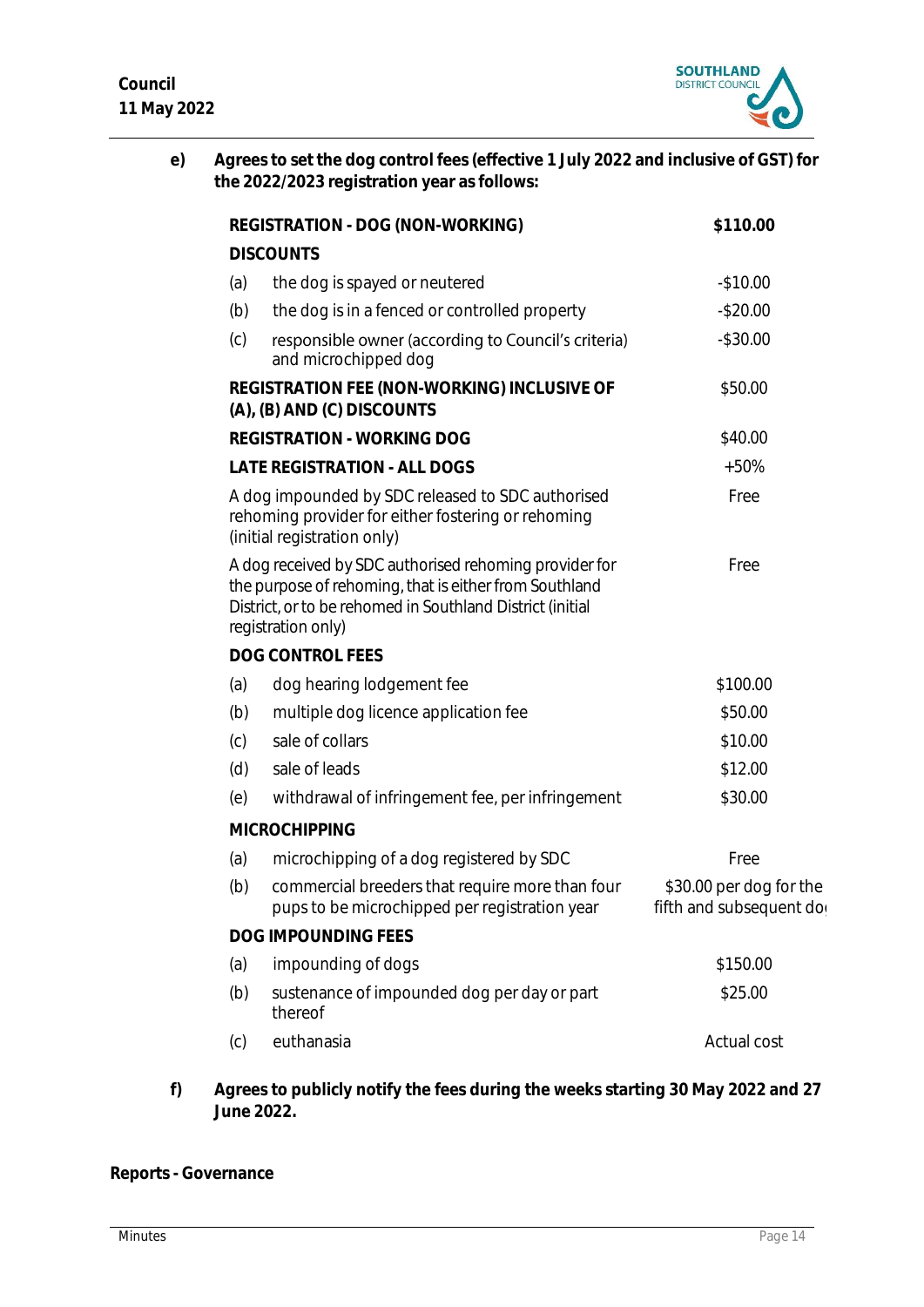

(Councillor Kremer withdrew from the table due to a conflict of interest.)

**9.1 Milford Community Trust - Statement of Intent 2022-2025**

**Record No: R/22/4/12823**

Strategic project lead – Simon Moran was in attendance for this item.

Mr Moran advised that the purpose of the report was to seek endorsement of the Milford Community Trust's 2022-2025 Statement of Intent.

**Resolution**

Moved Mayor Tong, seconded Cr Scott **and resolved:**

**That the Council:**

- a) **Receives the report titled "Milford Community Trust** Statement of Intent **2022- 2 May 2022.**
- **b) Determines that this matter or decision be recognised as not significant in terms of Section 76 of the Local Government Act 2002.**
- **c) Determines that it has complied with the decision-making provisions of the Local Government Act 2002 to the extent necessary in relation to this decision; and in accordance with Section 79 of the act determines that it does not require further information, further assessment of options or further analysis of costs and benefits or advantages and disadvantages prior to making a decision on this matter.**
- d) Endorses the Milford Community **Trust's Statement of Intent 2022**-2025.

(Councillor Kremer returned to the table.)

**9.2 Tourism Infrastructure Fund - Round 6 (Matariki Wayfinders and supporting infrastructure)**

**Record No: R/22/4/15994**

Strategic project lead – Simon Moran was in attendance for this item.

Mr Moran advised that the purpose of the report was retrospectively endorse the application that was made to the Ministry of Business Innovation and Employment for Round 6 of the Tourism Infrastructure Fund and to seek approval of the consequential unbudgeted expenditure of the funding if the application is successful.

# **Resolution**

Moved Cr Menzies, seconded Cr Duffy **and resolved:**